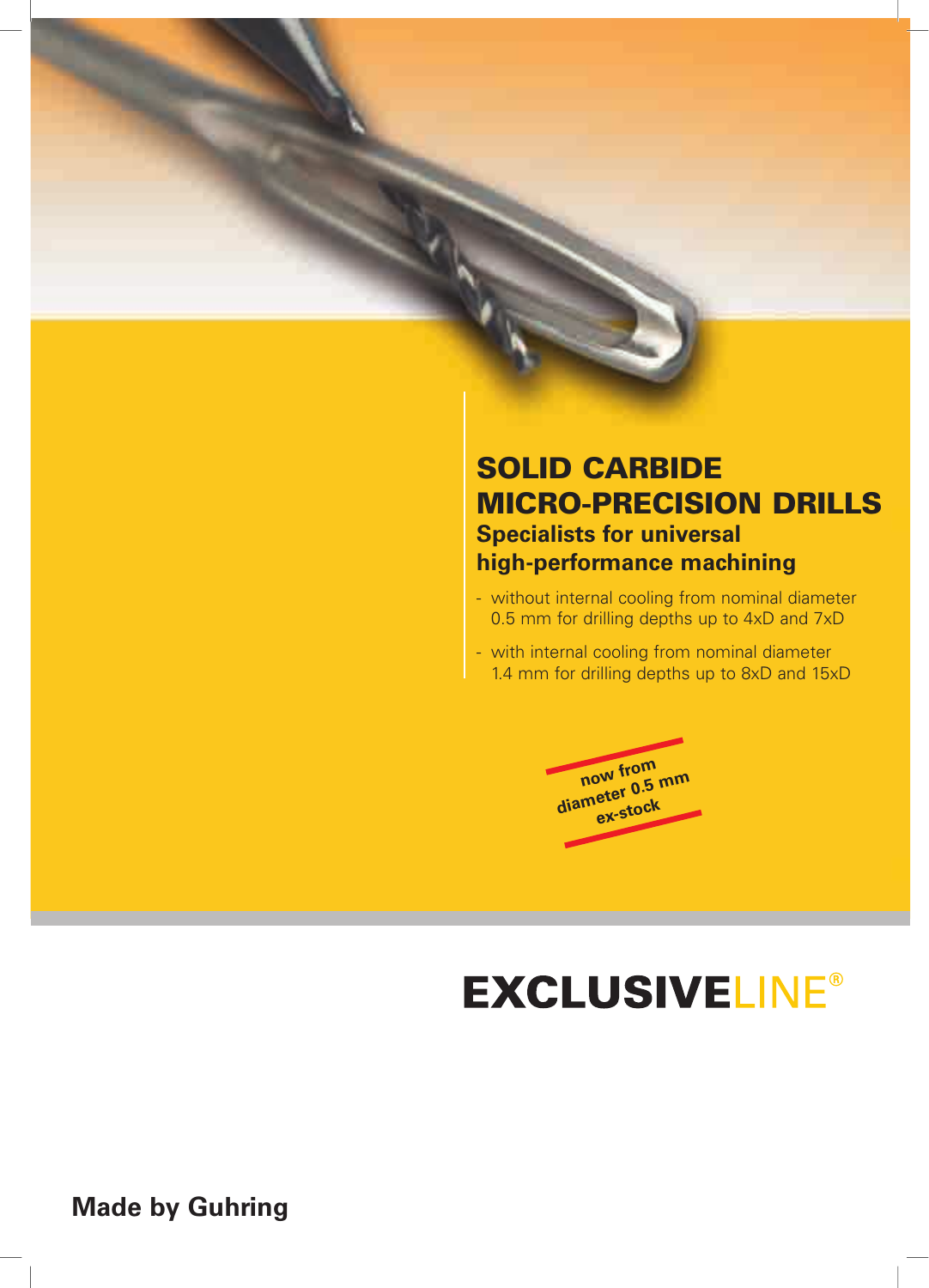## **Solid carbide micro-precision drills Technical data and avantages**

### **Optimal tool design**

### **down to the smallest detail**

The production of the smallest holes requires highest accuracy. Solid carbide micro-precision drills of Guhring's ExclusiveLine are designed to optimally satisfy these requirements.

They enable high-performance machining in the majority of materials. The 4 facet point grind with honed cutting edges offer high cutting rates and optimal chip breaking. The special flute profile provides problem free swarf evacuation from the hole.

Additional specifications are the reinforced shank for improved tool clamping and the Super A-coating, which is especially designed for demanding applications like the machining of hardened steels or HSC.

Micro-precision drills with internal cooling are available with spiral coolant ducts thanks to the company's own carbide technology.

### **Small but mighty -**

### **with and without internal cooling**

Solid carbide micro-precision drills without internal cooling for drilling depths up to 4xD and 7xD are available in the diameter range from 0.5 to 3.0 mm.

Holes up to 8xD and 15xD are the domain of solid carbide micro-precision drills with internal cooling. Thanks to the optimised tool geometry, pecking is not required for holes up to 15xD with Guhring's solid carbide micro-precision drills.

The tool design makes the solid carbide micro-precision drill up to 4xD without internal cooling optimally suitable as a pilot drill for the 15xD micro-precision drill with internal cooling.

# **Machining examples of solid carbide micro-precision drills 8xD and 15xD with IC**

| <b>Guhring no.</b>             | 6408             | 6408<br>6412                 |                              | 6412             |  |  |
|--------------------------------|------------------|------------------------------|------------------------------|------------------|--|--|
| <b>Diameter</b>                | $1.4 \text{ mm}$ | $2.5 \text{ mm}$<br>$2.5$ mm |                              | $2.1 \text{ mm}$ |  |  |
| <b>Coating</b>                 | SuperA           | SuperA                       | SuperA                       | SuperA           |  |  |
|                                |                  |                              |                              |                  |  |  |
| <b>Material group</b>          | cast iron        | alloyed case hardened steel  | alloyed heat-treatable steel | stainless steel  |  |  |
| <b>Material</b><br>description | GG25             | 16MnCr5                      | 42CrMo4                      | X6CrNiTi18 10    |  |  |
| Drill. depth [mm]              | 8xD              | 8xD<br>15xD                  |                              | 15xD             |  |  |
| <b>Hole type</b>               | blind hole       | blind hole                   | blind hole                   | blind hole       |  |  |
|                                |                  |                              |                              |                  |  |  |
| <b>Cooling</b>                 | IC 80 bar        | IC 80 bar                    | IC 80 bar                    | IC 80 bar        |  |  |
| <b>Coolant</b>                 | soluble oil      | soluble oil                  | soluble oil                  | soluble oil      |  |  |
| <b>Machine type</b>            | machining centre | machining centre             | machining centre             |                  |  |  |
|                                |                  |                              |                              |                  |  |  |
| $v_c$ [mm/min]                 | 80               | 120                          | 100                          | 60               |  |  |
| f [mm/rev.]                    | 0.1              | 0.14                         | 0.1                          | 0.03             |  |  |
|                                |                  |                              |                              |                  |  |  |
| Tool life [m]                  | 150              | 110                          | 60<br>60                     |                  |  |  |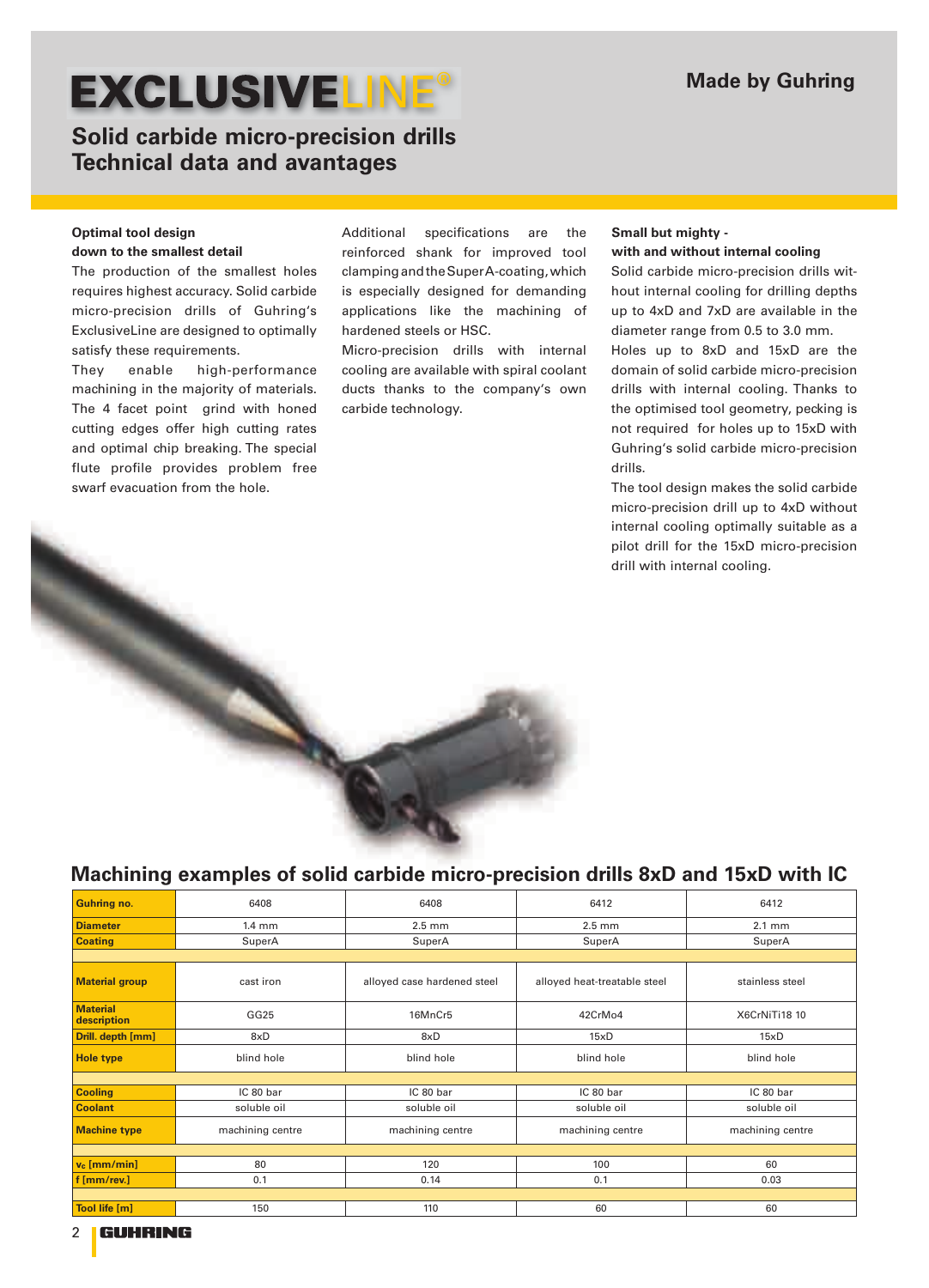## **EXCLUSIVELINE Solid carbide Micro-precision drills**

**Special tools**

### **Superior in every sense**

ExclusiveLine micro-precision drills have proven their exceptional performance capabilities in various volume applications and tool life tests. The tables below document a few application examples with convincing results.

### **For special applications: Special solutions to customer requirements**

In addition to spiral-fluted standard micro-precision drills without internal cooling from 0.5 mm nominal diameter for drilling depths up to 4xD and 7xD as well as from 1.4 mm nominal diameter with internal cooling for up to 8xD and 15xD, Guhring also provides special tools as part of the ExclusiveLine range.

Including:

- intermediate sizes for the standard range
- stepped tools for multi-diameter holes or countersunk holes
- special lengths up to 30xD drilling depth
- other shank forms
- alternative coatings

A questionnaire for special tools can be found at the end of this brochure.

### **Internal cooling increases tool life considerably!**

A comparison between a conventional micro-precision drill w/o internal cooling for holes up to 7xD and a 8xD drill with

internal cooling 6408 demonstrates the advantages of internal cooling: Tool life increases considerably.

| <b>Guhring no.</b>             | Competitor without internal cooling | 6408 with internal cooling                    |  |  |  |
|--------------------------------|-------------------------------------|-----------------------------------------------|--|--|--|
| <b>Diameter</b>                | $2.6$ mm                            | $2.6$ mm                                      |  |  |  |
| <b>Coating</b>                 | <b>TiAIN</b>                        | SuperA                                        |  |  |  |
|                                |                                     |                                               |  |  |  |
| <b>Material group</b>          | stainless steel                     | stainless steel                               |  |  |  |
| <b>Material</b><br>description | 105CrMo17                           | 105CrMo17                                     |  |  |  |
| Drill. depth [mm]              | 7xD                                 | 8xD                                           |  |  |  |
| <b>Hole type</b>               | blind hole                          | blind hole                                    |  |  |  |
|                                |                                     |                                               |  |  |  |
| <b>Cooling</b>                 | external                            | internal 100 bar                              |  |  |  |
| <b>Coolant</b>                 | neat oil                            | neat oil                                      |  |  |  |
| <b>Machine type</b>            | machining centre                    | machining centre                              |  |  |  |
|                                |                                     |                                               |  |  |  |
| $v_c$ [mm/min]                 | 53                                  | 53                                            |  |  |  |
| f [mm/rev.]                    | 0.08                                | 0.06                                          |  |  |  |
|                                |                                     |                                               |  |  |  |
| <b>Tool life</b>               | 100 workpieces                      | 500 workpieces, end of tool life not reached! |  |  |  |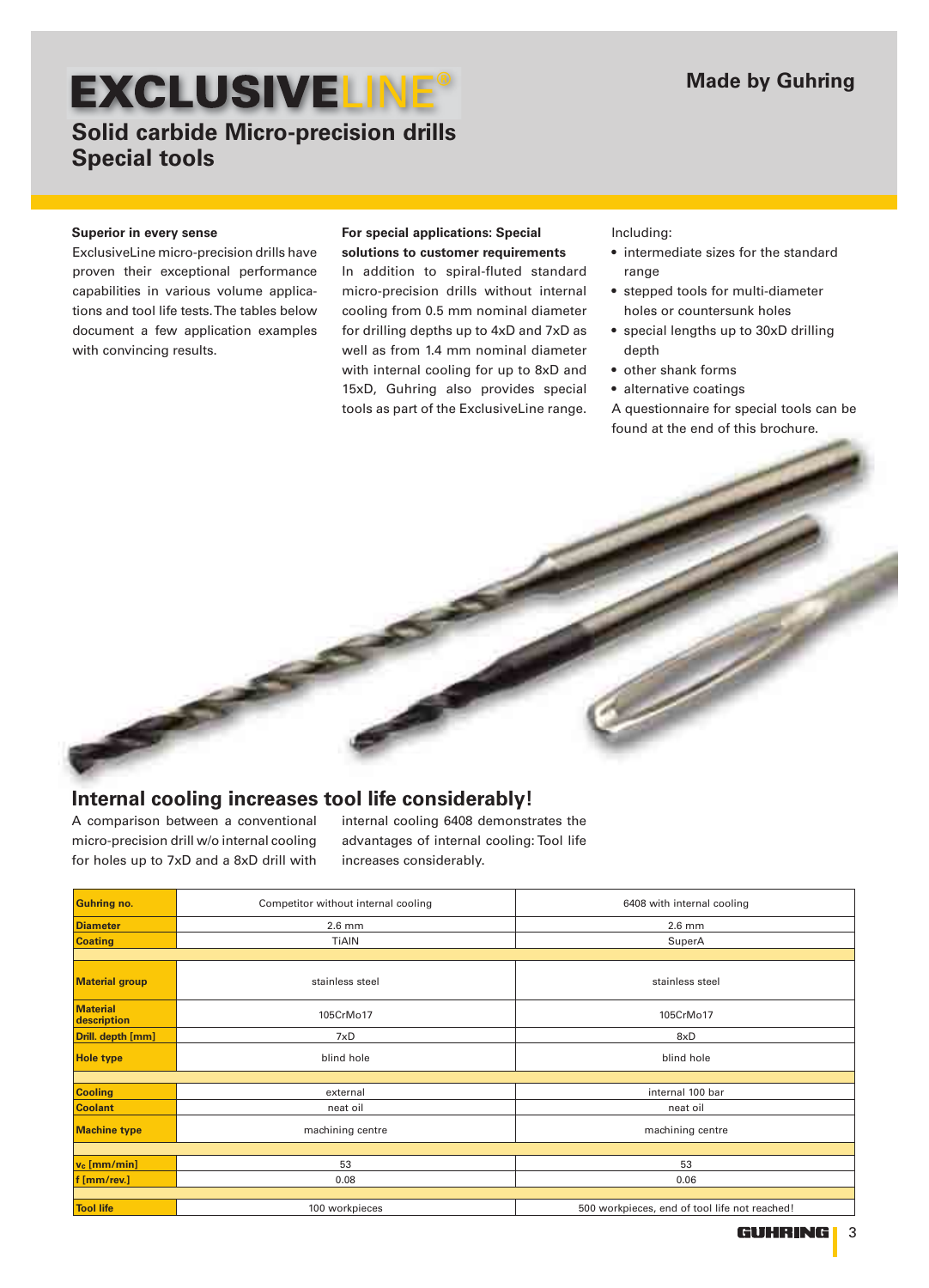## **Solid carbide micro-precision drills 4 x D with external cooling Technical data and dimensions**

| <b>Tool</b> material                                                |                |                |                | <b>Solid carbide</b> | Tool material  |                |                |                | <b>Solid carbide</b> |
|---------------------------------------------------------------------|----------------|----------------|----------------|----------------------|----------------|----------------|----------------|----------------|----------------------|
| Surface finish                                                      |                |                |                | Super A              | Surface finish |                |                |                | Super A              |
| Cooling                                                             |                |                |                | $\boxtimes$          | Cooling        |                |                |                | $\boxtimes$          |
| Discount group                                                      |                |                |                | 164                  | Discount group |                |                |                | 164                  |
| Guhring no.                                                         |                |                |                | 6400                 | Guhring no.    |                |                |                | 6400                 |
| <b>DIN</b>                                                          |                | Guhring std.   |                |                      |                |                |                |                |                      |
| Shank design                                                        |                | reinforced     |                |                      | $d_1$          | d <sub>2</sub> | 1 <sub>1</sub> | I <sub>2</sub> | Availability         |
| Shank tol.                                                          |                | h <sub>6</sub> |                |                      | 2.350          | 4.000          | 59.00          | 14.10          | $\bullet$            |
| Type                                                                |                | N              |                |                      | 2.380<br>2.400 | 4.000<br>4.000 | 59.00<br>59.00 | 14.40<br>14.40 |                      |
|                                                                     |                |                |                |                      | 2.450          | 4.000          | 59.00          | 14.70          |                      |
|                                                                     |                |                |                |                      | 2.500          | 4.000          | 59.00          | 15.00          |                      |
| <b>Product information</b><br>$\bullet$ drilling depth $\sim$ 4 x D |                |                |                |                      | 2.550<br>2.600 | 4.000<br>4.000 | 59.00<br>59.00 | 15.30<br>15.60 |                      |
| • right-hand cutting                                                |                |                |                |                      | 2.650          | 4.000          | 59.00          | 15.90          |                      |
| • 2-facet point grind                                               |                |                |                |                      | 2.700          | 4.000          | 59.00          | 16.20          |                      |
| • 140° point angle                                                  |                |                |                |                      | 2.750<br>2.780 | 4.000<br>4.000 | 59.00<br>59.00 | 16.50<br>16.80 |                      |
| • special flute form                                                |                |                |                |                      | 2.800          | 4.000          | 59.00          | 16.80          |                      |
| • Ø tolerance m7                                                    |                |                |                |                      | 2.850          | 4.000          | 59.00          | 17.10          |                      |
| · pilot drill for 6412                                              |                |                |                |                      | 2.900<br>2.950 | 4.000<br>4.000 | 59.00<br>59.00 | 17.40<br>17.70 |                      |
|                                                                     |                |                |                |                      | 3.000          | 4.000          | 59.00          | 18.00          |                      |
| ಕೆ                                                                  |                |                |                |                      |                |                |                |                |                      |
|                                                                     | $\mathsf{I}_1$ | l <sub>2</sub> |                |                      |                |                |                |                |                      |
|                                                                     |                |                |                |                      |                |                |                |                |                      |
|                                                                     |                |                |                |                      |                |                |                |                |                      |
| $d_1$                                                               | $\mathsf{d}_2$ | $I_1$          | I <sub>2</sub> | Availability         |                |                |                |                |                      |
| 0.500<br>0.550                                                      | 3.000<br>3.000 | 47.00<br>47.00 | 3.00<br>3.30   |                      |                |                |                |                |                      |
| 0.600                                                               | 3.000          | 47.00          | 3.60           |                      |                |                |                |                |                      |
| 0.650                                                               | 3.000          | 47.00          | 3.90           |                      |                |                |                |                |                      |
| 0.700<br>0.750                                                      | 3.000<br>3.000 | 47.00<br>47.00 | 4.20<br>4.50   |                      |                |                |                |                |                      |
| 0.800                                                               | 3.000          | 47.00          | 4.80           |                      |                |                |                |                |                      |
| 0.850                                                               | 3.000          | 47.00          | 5.10           |                      |                |                |                |                |                      |
| 0.900<br>0.950                                                      | 3.000<br>3.000 | 47.00<br>47.00 | 5.40<br>5.70   |                      |                |                |                |                |                      |
| 1.000                                                               | 3.000          | 47.00          | 6.00           |                      |                |                |                |                |                      |
| 1.050                                                               | 3.000          | 47.00          | 6.30           |                      |                |                |                |                |                      |
| 1.100<br>1.150                                                      | 3.000<br>3.000 | 47.00<br>47.00 | 6.60<br>6.90   |                      |                |                |                |                |                      |
| 1.200                                                               | 3.000          | 47.00          | 7.20           |                      |                |                |                |                |                      |
| 1.250                                                               | 3.000          | 47.00          | 7.50           |                      |                |                |                |                |                      |
| 1.300<br>1.350                                                      | 3.000<br>3.000 | 47.00<br>47.00 | 7.80<br>8.10   |                      |                |                |                |                |                      |
| 1.400                                                               | 3.000          | 47.00          | 8.40           |                      |                |                |                |                |                      |
| 1.450                                                               | 3.000          | 47.00          | 8.70           |                      |                |                |                |                |                      |
| 1.500<br>1.550                                                      | 3.000<br>3.000 | 47.00<br>47.00 | 9.00<br>9.30   |                      |                |                |                |                |                      |
| 1.590                                                               | 3.000          | 47.00          | 9.60           |                      |                |                |                |                |                      |
| 1.600<br>1.650                                                      | 3.000<br>3.000 | 47.00<br>47.00 | 9.60<br>9.90   |                      |                |                |                |                |                      |
| 1.700                                                               | 3.000          | 47.00          | 10.20          |                      |                |                |                |                |                      |
| 1.750                                                               | 3.000          | 47.00          | 10.50          |                      |                |                |                |                |                      |
| 1.800<br>1.850                                                      | 3.000<br>3.000 | 52.00<br>52.00 | 10.80<br>11.10 |                      |                |                |                |                |                      |
| 1.900                                                               | 3.000          | 52.00          | 11.40          |                      |                |                |                |                |                      |
| 1.950                                                               | 3.000          | 52.00          | 11.70          |                      |                |                |                |                |                      |
| 1.980<br>2.000                                                      | 4.000<br>4.000 | 59.00<br>59.00 | 12.00<br>12.00 |                      |                |                |                |                |                      |
| 2.050                                                               | 4.000          | 59.00          | 12.30          |                      |                |                |                |                |                      |
| 2.100                                                               | 4.000          | 59.00          | 12.60          |                      |                |                |                |                |                      |
| 2.150<br>2.200                                                      | 4.000<br>4.000 | 59.00<br>59.00 | 12.90<br>13.20 |                      |                |                |                |                |                      |
| 2.250                                                               | 4.000          | 59.00          | 13.50          |                      |                |                |                |                |                      |
| 2.300                                                               | 4.000          | 59.00          | 13.80          |                      |                |                |                |                |                      |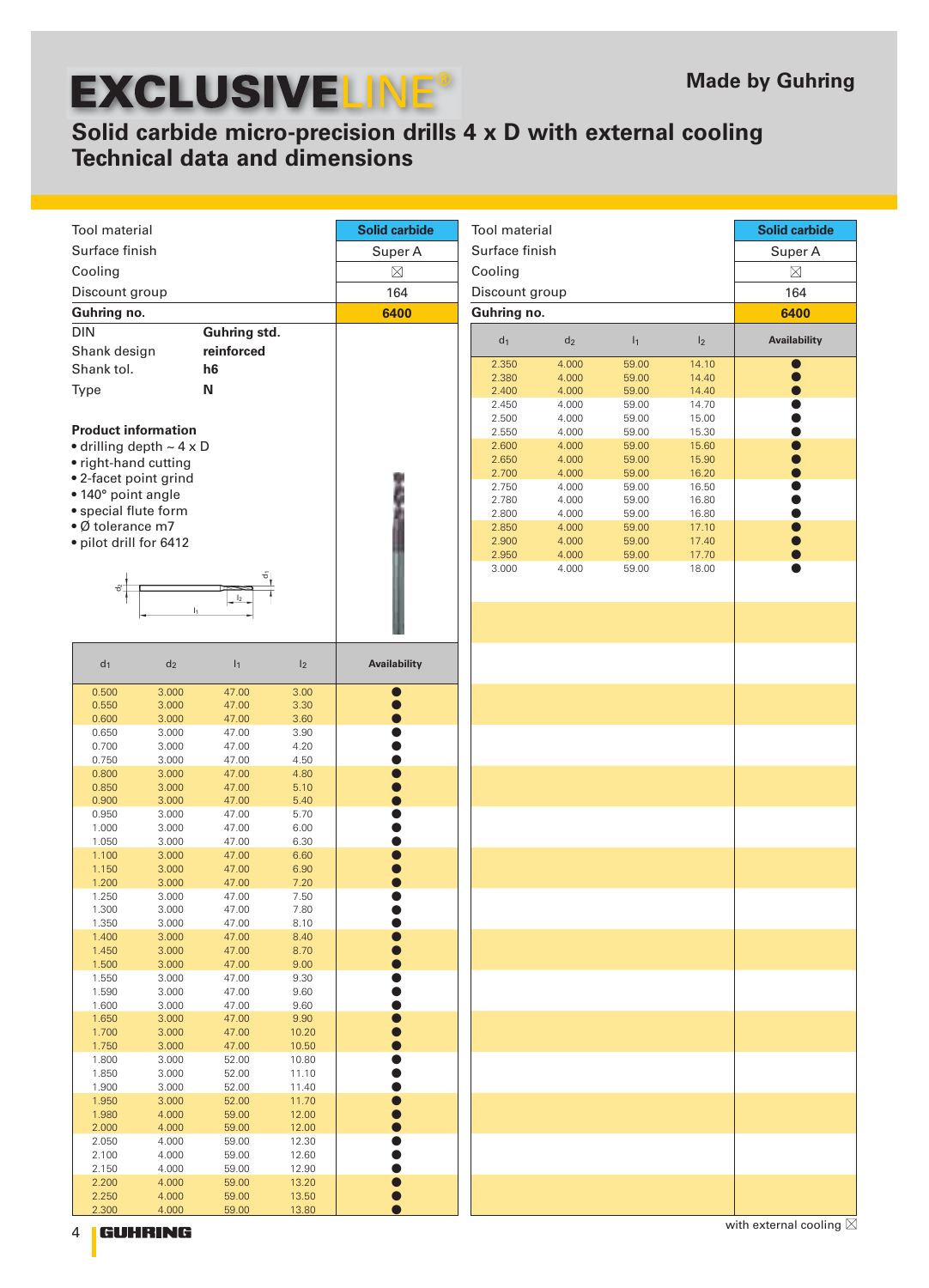## **Solid carbide micro-precision drills 7 x D with external cooling Technical data and dimensions**

|                                               |                |                |                | <b>Solid carbide</b>      | Tool material  |                |                |                | <b>Solid carbide</b> |
|-----------------------------------------------|----------------|----------------|----------------|---------------------------|----------------|----------------|----------------|----------------|----------------------|
| Tool material<br>Surface finish               |                |                |                |                           |                |                |                |                |                      |
|                                               |                |                |                | Surface finish<br>Super A |                |                |                |                | Super A              |
| Cooling                                       |                |                |                | $\boxtimes$               | Cooling        |                |                |                | $\boxtimes$          |
| Discount group                                |                |                |                | 164                       | Discount group |                |                |                | 164                  |
| Guhring no.                                   |                |                |                | 6401                      | Guhring no.    |                | 6401           |                |                      |
| <b>DIN</b>                                    |                | Guhring std.   |                |                           | d <sub>1</sub> | d <sub>2</sub> | $ _1$          | I <sub>2</sub> | Availability         |
| Shank design                                  |                | reinforced     |                |                           | 2.350          | 4.000          | 63.00          | 21.20          |                      |
| Shank tol.                                    |                | h <sub>6</sub> |                |                           | 2.380          | 4.000          | 63.00          | 21.60          |                      |
| Type                                          |                | N              |                |                           | 2.400<br>2.450 | 4.000<br>4.000 | 63.00<br>63.00 | 21.60<br>22.10 |                      |
|                                               |                |                |                |                           | 2.500          | 4.000          | 63.00          | 22.50          |                      |
| <b>Product information</b>                    |                |                |                |                           | 2.550          | 4.000          | 63.00          | 23.00          |                      |
| $\bullet$ drilling depth $\sim$ 7 x D         |                |                |                |                           | 2.600<br>2.650 | 4.000<br>4.000 | 67.00<br>67.00 | 23.40<br>23.90 |                      |
| • right-hand cutting<br>• 2-facet point grind |                |                |                |                           | 2.700          | 4.000          | 67.00          | 24.30          |                      |
| · 140° point angle                            |                |                |                |                           | 2.750          | 4.000<br>4.000 | 67.00          | 24.80          |                      |
| • special flute form                          |                |                |                |                           | 2.780<br>2.800 | 4.000          | 67.00<br>67.00 | 25.20<br>25.20 |                      |
| · Ø tolerance m7                              |                |                |                |                           | 2.850          | 4.000          | 67.00          | 25.70          |                      |
|                                               |                |                |                |                           | 2.900<br>2.950 | 4.000<br>4.000 | 67.00<br>67.00 | 26.10<br>26.60 |                      |
|                                               |                |                |                |                           | 3.000          | 4.000          | 67.00          | 27.00          |                      |
| ď.                                            |                |                |                |                           |                |                |                |                |                      |
|                                               | Ŀ,             | I <sub>2</sub> |                |                           |                |                |                |                |                      |
|                                               |                |                |                |                           |                |                |                |                |                      |
|                                               |                |                |                |                           |                |                |                |                |                      |
| $d_1$                                         | $\mathsf{d}_2$ | I <sub>1</sub> | I <sub>2</sub> | Availability              |                |                |                |                |                      |
| 0.500<br>0.550                                | 3.000<br>3.000 | 47.00<br>47.00 | 4.00<br>4.40   |                           |                |                |                |                |                      |
| 0.600                                         | 3.000          | 47.00          | 4.80           |                           |                |                |                |                |                      |
| 0.650                                         | 3.000          | 47.00          | 5.20           |                           |                |                |                |                |                      |
| 0.700<br>0.750                                | 3.000<br>3.000 | 47.00<br>47.00 | 5.60<br>6.00   |                           |                |                |                |                |                      |
| 0.800                                         | 3.000          | 47.00          | 6.40           |                           |                |                |                |                |                      |
| 0.850                                         | 3.000          | 47.00          | 6.80           |                           |                |                |                |                |                      |
| 0.900<br>0.950                                | 3.000<br>3.000 | 47.00<br>47.00 | 7.20<br>7.60   |                           |                |                |                |                |                      |
| 1.000                                         | 3.000          | 47.00          | 8.00           |                           |                |                |                |                |                      |
| 1.050                                         | 3.000          | 47.00          | 8.40           |                           |                |                |                |                |                      |
| 1.100<br>1.150                                | 3.000<br>3.000 | 47.00<br>47.00 | 8.80<br>9.20   |                           |                |                |                |                |                      |
| 1.200                                         | 3.000          | 52.00          | 10.80          |                           |                |                |                |                |                      |
| 1.250                                         | 3.000          | 52.00          | 11.30          |                           |                |                |                |                |                      |
| 1.300<br>1.350                                | 3.000<br>3.000 | 52.00<br>52.00 | 11.70<br>12.20 |                           |                |                |                |                |                      |
| 1.400                                         | 3.000          | 52.00          | 12.60          |                           |                |                |                |                |                      |
| 1.450<br>1.500                                | 3.000<br>3.000 | 52.00<br>52.00 | 13.10<br>13.50 |                           |                |                |                |                |                      |
| 1.550                                         | 3.000          | 52.00          | 14.00          |                           |                |                |                |                |                      |
| 1.590                                         | 3.000          | 52.00          | 14.40          |                           |                |                |                |                |                      |
| 1.600<br>1.650                                | 3.000<br>3.000 | 52.00<br>52.00 | 14.40<br>14.90 |                           |                |                |                |                |                      |
| 1.700                                         | 3.000          | 52.00          | 15.30          |                           |                |                |                |                |                      |
| 1.750                                         | 3.000          | 52.00          | 15.80          |                           |                |                |                |                |                      |
| 1.800<br>1.850                                | 3.000<br>3.000 | 52.00<br>52.00 | 16.20<br>16.70 |                           |                |                |                |                |                      |
| 1.900                                         | 3.000          | 52.00          | 17.10          |                           |                |                |                |                |                      |
| 1.950                                         | 3.000          | 52.00          | 17.60          |                           |                |                |                |                |                      |
| 1.980<br>2.000                                | 4.000<br>4.000 | 63.00<br>63.00 | 18.00<br>18.00 |                           |                |                |                |                |                      |
| 2.050                                         | 4.000          | 63.00          | 18.50          |                           |                |                |                |                |                      |
| 2.100                                         | 4.000          | 63.00          | 18.90          |                           |                |                |                |                |                      |
| 2.150<br>2.200                                | 4.000<br>4.000 | 63.00<br>63.00 | 19.40<br>19.80 |                           |                |                |                |                |                      |
| 2.250                                         | 4.000          | 63.00          | 20.30          |                           |                |                |                |                |                      |
| 2.300                                         | 4.000          | 63.00          | 20.70          |                           |                |                |                |                |                      |

 $\boxtimes$  with external cooling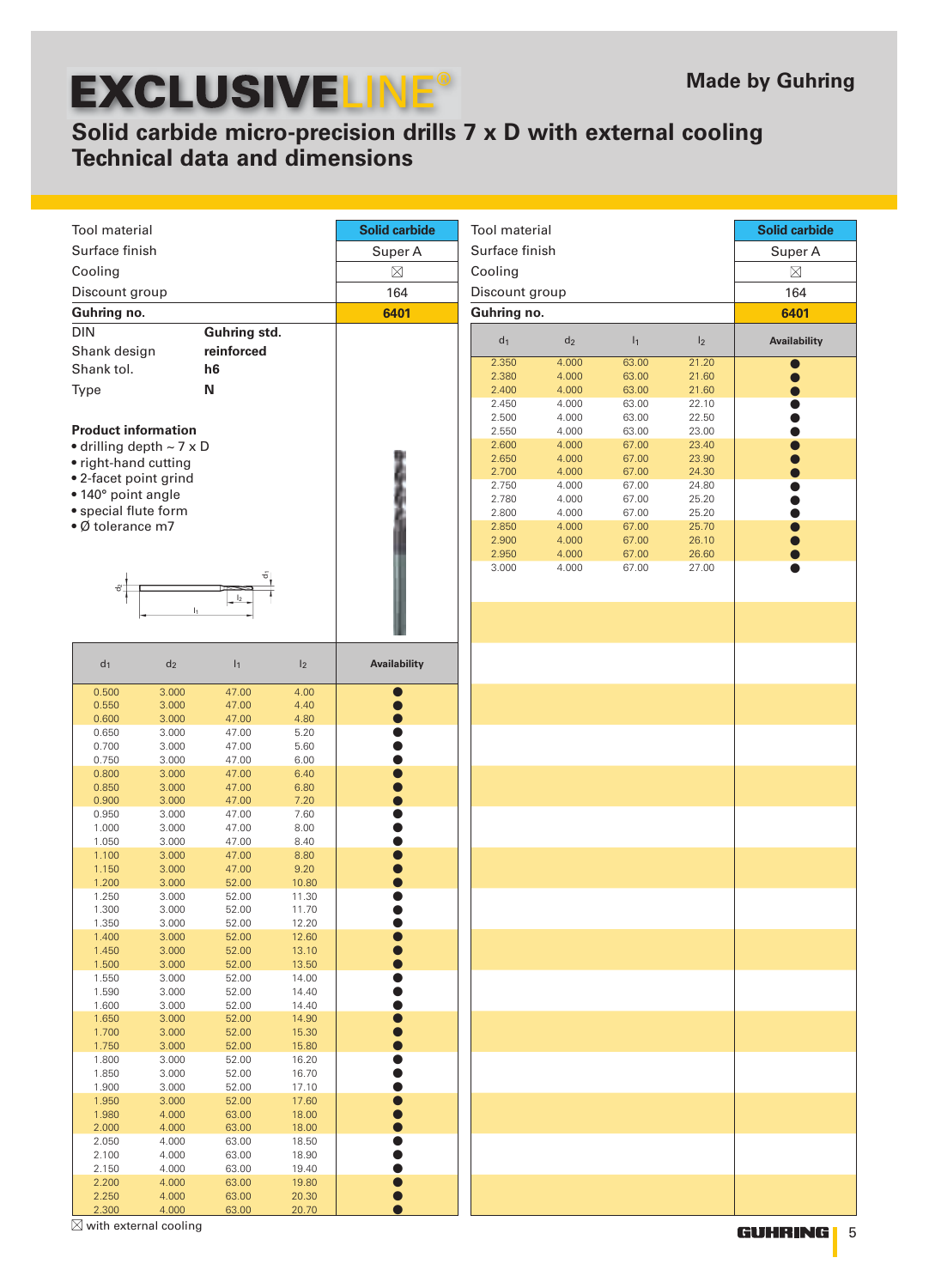6

**GUHRING** 

## **Solid carbide micro-precision drills 8 x D with internal cooling Technical data and dimensions**

| Tool material                                                                                                                                                                          |                |                      |                  | <b>Solid carbide</b>         |
|----------------------------------------------------------------------------------------------------------------------------------------------------------------------------------------|----------------|----------------------|------------------|------------------------------|
| Surface finish                                                                                                                                                                         |                |                      |                  | Super A                      |
|                                                                                                                                                                                        |                |                      |                  |                              |
| Cooling                                                                                                                                                                                |                |                      |                  | - 1                          |
| Discount group                                                                                                                                                                         |                |                      |                  | 164                          |
| Guhring no.                                                                                                                                                                            |                |                      |                  | 6408                         |
| <b>DIN</b>                                                                                                                                                                             |                | Guhring std.         |                  |                              |
| Shank design                                                                                                                                                                           |                | reinforced           |                  |                              |
| Shank tol.                                                                                                                                                                             |                | h6                   |                  |                              |
| Type                                                                                                                                                                                   |                | N                    |                  |                              |
|                                                                                                                                                                                        |                |                      |                  |                              |
| <b>Product information</b><br>$\bullet$ drilling depth $\sim$ 8 x D<br>• right-hand cutting<br>• 2-facet point grind<br>· 135° point angle<br>• special flute form<br>• Ø tolerance h7 | $\mathsf d^2$  | စ်<br>I <sub>2</sub> |                  |                              |
| $d_1$                                                                                                                                                                                  | $\mathsf{d}_2$ | I <sub>1</sub>       | I <sub>2</sub>   | Availability                 |
| 1.400                                                                                                                                                                                  | 4.000          | 52.000               | 15.000           |                              |
| 1.450                                                                                                                                                                                  | 4.000<br>4.000 | 52.000<br>52.000     | 16.000           |                              |
| 1.500<br>1.550                                                                                                                                                                         | 4.000          | 52.000               | 17.000<br>17.000 |                              |
| 1.590                                                                                                                                                                                  | 4.000          | 52.000               | 18.000           |                              |
| 1.600                                                                                                                                                                                  | 4.000          | 52.000               | 18.000           |                              |
| 1.650                                                                                                                                                                                  | 4.000          | 52.000               | 18.000           |                              |
| 1.700                                                                                                                                                                                  | 4.000          | 56.000               | 19.000           |                              |
| 1.750                                                                                                                                                                                  | 4.000          | 56.000               | 19.000           |                              |
| 1.800                                                                                                                                                                                  | 4.000          | 56.000               | 20.000           |                              |
| 1.850                                                                                                                                                                                  | 4.000          | 56.000<br>56.000     | 20.000           |                              |
| 1.900<br>1.950                                                                                                                                                                         | 4.000<br>4.000 | 56.000               | 21.000<br>21.000 |                              |
| 1.980                                                                                                                                                                                  | 4.000          | 56.000               | 22.000           |                              |
| 2.000                                                                                                                                                                                  | 4.000          | 56.000               | 22.000           |                              |
| 2.050                                                                                                                                                                                  | 4.000          | 56.000               | 23.000           |                              |
| 2.100                                                                                                                                                                                  | 4.000          | 62.000               | 23.000           |                              |
| 2.150                                                                                                                                                                                  | 4.000          | 62.000               | 24.000           |                              |
| 2.200                                                                                                                                                                                  | 4.000          | 62.000               | 24.000           |                              |
| 2.250<br>2.300                                                                                                                                                                         | 4.000<br>4.000 | 62.000<br>62.000     | 25.000<br>25.000 |                              |
| 2.350                                                                                                                                                                                  | 4.000          | 62.000               | 26.000           |                              |
| 2.380                                                                                                                                                                                  | 4.000          | 62.000               | 26.000           |                              |
| 2.400                                                                                                                                                                                  | 4.000          | 62.000               | 26.000           |                              |
| 2.450                                                                                                                                                                                  | 4.000          | 62.000               | 27.000           |                              |
| 2.500                                                                                                                                                                                  | 4.000          | 62.000               | 28.000           |                              |
| 2.550                                                                                                                                                                                  | 4.000          | 62.000               | 28.000           |                              |
| 2.600<br>2.650                                                                                                                                                                         | 4.000<br>4.000 | 66.000<br>66.000     | 29.000<br>29.000 |                              |
| 2.700                                                                                                                                                                                  | 4.000          | 66.000               | 30.000           |                              |
| 2.750                                                                                                                                                                                  | 4.000          | 66.000               | 30.000           |                              |
| 2.780                                                                                                                                                                                  | 4.000          | 66.000               | 31.000           |                              |
| 2.800                                                                                                                                                                                  | 4.000          | 66.000               | 31.000           |                              |
| 2.850                                                                                                                                                                                  | 4.000          | 66.000               | 31.000           |                              |
| 2.900                                                                                                                                                                                  | 4.000          | 66.000               | 32.000           |                              |
| 2.950<br>3.000                                                                                                                                                                         | 4.000<br>4.000 | 66.000<br>66.000     | 32.000<br>33.000 | $\bullet$                    |
|                                                                                                                                                                                        |                |                      |                  |                              |
|                                                                                                                                                                                        |                |                      |                  | with internal cooling $\Box$ |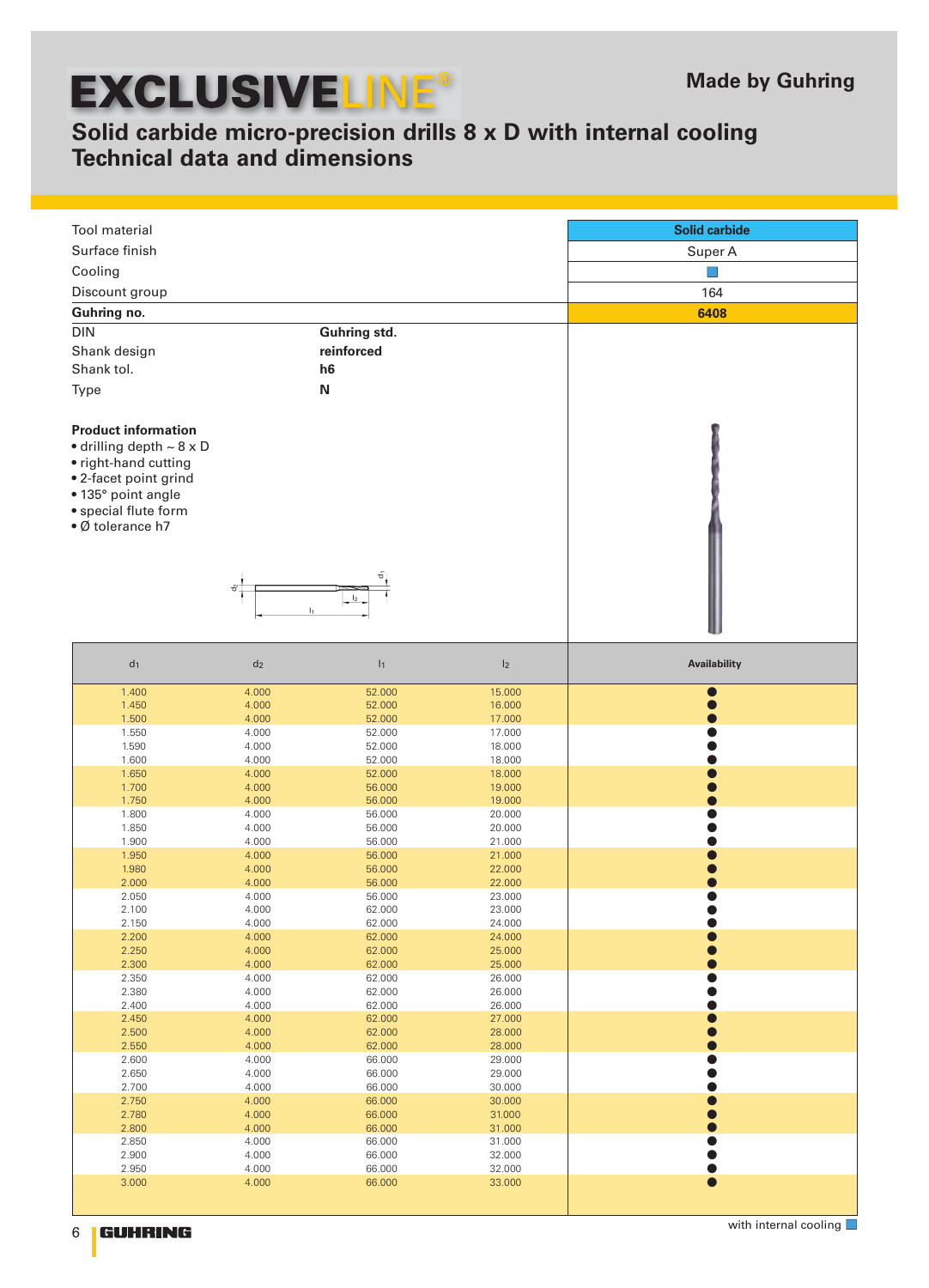## **Solid carbide micro-precision drills 15 x D with internal cooling Technical data and dimensions**

| Tool material                                                                                                                                                                                                                 |                |                  |                  | <b>Solid carbide</b> |
|-------------------------------------------------------------------------------------------------------------------------------------------------------------------------------------------------------------------------------|----------------|------------------|------------------|----------------------|
| Surface finish                                                                                                                                                                                                                |                |                  |                  | Super A              |
| Cooling                                                                                                                                                                                                                       |                |                  |                  | F.                   |
| Discount group                                                                                                                                                                                                                |                |                  |                  | 164                  |
|                                                                                                                                                                                                                               |                |                  |                  |                      |
| Guhring no.                                                                                                                                                                                                                   |                |                  |                  | 6412                 |
| <b>DIN</b>                                                                                                                                                                                                                    |                | Guhring std.     |                  |                      |
| Shank design                                                                                                                                                                                                                  |                | reinforced       |                  |                      |
| Shank tol.                                                                                                                                                                                                                    |                | h6               |                  |                      |
| Type                                                                                                                                                                                                                          |                | $\mathbf N$      |                  |                      |
|                                                                                                                                                                                                                               |                |                  |                  |                      |
| <b>Product information</b><br>$\bullet$ drilling depth $\sim$ 15 x D<br>• right-hand cutting<br>• 2-facet point grind<br>· 135° point angle<br>• special flute form<br>• Ø tolerance h7<br>· please apply 6400 as pilot drill | $\sigma$       | I <sub>2</sub>   |                  |                      |
| $d_1$                                                                                                                                                                                                                         | $\mathsf{d}_2$ | I <sub>1</sub>   | I <sub>2</sub>   | Availability         |
|                                                                                                                                                                                                                               |                |                  |                  |                      |
| 1.400<br>1.500                                                                                                                                                                                                                | 4.000<br>4.000 | 62.000<br>62.000 | 25.000<br>27.000 |                      |
| 1.590                                                                                                                                                                                                                         | 4.000          | 62.000           | 29.000           |                      |
| 1.600                                                                                                                                                                                                                         | 4.000          | 62.000           | 29.000           |                      |
| 1.700                                                                                                                                                                                                                         | 4.000          | 70.000           | 31.000           |                      |
| 1.800                                                                                                                                                                                                                         | 4.000          | 70.000<br>70.000 | 32.000           |                      |
| 1.900<br>1.980                                                                                                                                                                                                                | 4.000<br>4.000 | 70.000           | 34.000<br>36.000 |                      |
| 2.000                                                                                                                                                                                                                         | 4.000          | 70.000           | 36.000           |                      |
| 2.100                                                                                                                                                                                                                         | 4.000          | 78.000           | 38.000           |                      |
| 2.200                                                                                                                                                                                                                         | 4.000          | 78.000           | 40.000           |                      |
| 2.300                                                                                                                                                                                                                         | 4.000          | 78.000           | 42.000           |                      |
| 2.380                                                                                                                                                                                                                         | 4.000          | 78.000           | 44.000           |                      |
| 2.400                                                                                                                                                                                                                         | 4.000          | 78.000           | 44.000           | $\bullet$            |
| 2.500<br>2.600                                                                                                                                                                                                                | 4.000<br>4.000 | 78.000<br>87.000 | 45.000<br>47.000 |                      |
| 2.700                                                                                                                                                                                                                         | 4.000          | 87.000           | 48.000           |                      |
| 2.780                                                                                                                                                                                                                         | 4.000          | 87.000           | 50.000           |                      |
| 2.800                                                                                                                                                                                                                         | 4.000          | 87.000           | 50.000           |                      |
| 2.900                                                                                                                                                                                                                         | 4.000          | 87.000           | 52.000           |                      |
| 3.000                                                                                                                                                                                                                         | 4.000          | 87.000           | 54.000           |                      |
|                                                                                                                                                                                                                               |                |                  |                  |                      |
|                                                                                                                                                                                                                               |                |                  |                  |                      |
|                                                                                                                                                                                                                               |                |                  |                  |                      |
|                                                                                                                                                                                                                               |                |                  |                  |                      |
|                                                                                                                                                                                                                               |                |                  |                  |                      |
|                                                                                                                                                                                                                               |                |                  |                  |                      |
|                                                                                                                                                                                                                               |                |                  |                  |                      |
| with internal cooling                                                                                                                                                                                                         |                |                  |                  | GUHRING   7          |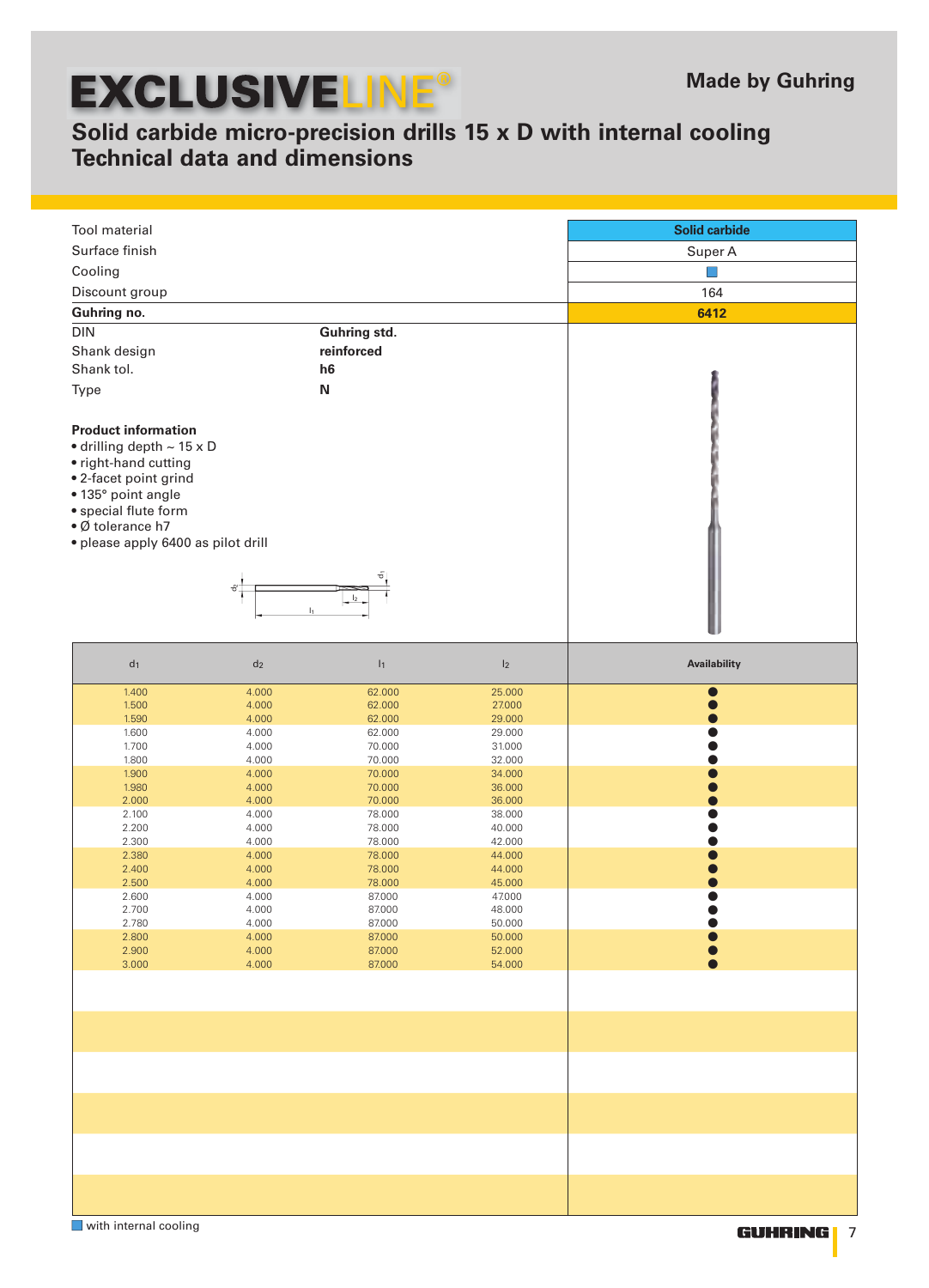## **GUHRINGNAVIGATOR**

## **Solid carbide micro-precision drills Application recommendations**

Tools with bold feed column no. are preferred choice.

**General hints: Cooling hints:** No play in spindle bearings, alignment accurate tool holders. We recommend the application of hydraulic chucks or shrink fit chucks.

We recommend lubrication by soluble oil or neat oil, coolant pressure min. 40 bar.

### $\boxtimes$  with external cooling

### with internal cooling

| drill-Ø |       |       |       |       |       |       | Feed column no. |       |       |       |       |       |       |
|---------|-------|-------|-------|-------|-------|-------|-----------------|-------|-------|-------|-------|-------|-------|
| mm      | 56    | 57    | 58    | 59    | 60    | 61    | 62              | 63    | 64    | 65    | 66    | 67    | 68    |
|         |       |       |       |       |       |       | $(mm$ /rev.)    |       |       |       |       |       |       |
| 0.50    | 0.006 | 0.012 | 0.018 | 0.022 | 0.030 | 0.035 | 0.040           | 0.045 | 0.050 | 0.050 | 0.055 | 0.060 | 0.060 |
| 0.80    | 0.008 | 0.016 | 0.024 | 0.032 | 0.040 | 0.050 | 0.060           | 0.070 | 0.080 | 0.080 | 0.080 | 0.090 | 0.090 |
| 1.00    | 0.012 | 0.022 | 0.032 | 0.042 | 0.060 | 0.070 | 0.080           | 0.090 | 0.100 | 0.100 | 0.110 | 0.110 | 0.120 |
| 1.50    | 0.021 | 0.036 | 0.051 | 0.066 | 0.090 | 0.100 | 0.120           | 0.130 | 0.150 | 0.150 | 0.160 | 0.170 | 0.180 |
| 2.00    | 0.032 | 0.052 | 0.072 | 0.092 | 0.120 | 0.140 | 0.160           | 0.180 | 0.200 | 0.210 | 0.220 | 0.230 | 0.240 |
| 2.50    | 0.045 | 0.070 | 0.095 | 0.120 | 0.150 | 0.170 | 0.200           | 0.220 | 0.250 | 0.260 | 0.270 | 0.280 | 0.300 |
| 3.00    | 0.060 | 0.090 | 0.120 | 0.150 | 0.180 | 0.210 | 0.240           | 0.270 | 0.300 | 0.310 | 0.330 | 0.340 | 0.360 |



All drilling tools from 8xD must be guided during spot drilling. They must never operate at full speed without support in the machine shop

|                                     | <b>3.00</b>   0.000   0.030   0.120   0.130   0.190   0.210   0.240   0.270   0.300   0.310   0.330   0.340   0.300 |                           |
|-------------------------------------|---------------------------------------------------------------------------------------------------------------------|---------------------------|
| Material group                      | Material examples, new description (old description in brackets)                                                    | Tensile strength Hardness |
|                                     | Figures in bold = material no. to DIN EN                                                                            | MPa (N/mm <sup>2</sup> )  |
| Common structural steels            | 1.0035 S185(St33), 1.0486 P275N(StE285), 1.0345 P235GH(H1), 1.0425 P265GH(H2)                                       | $\leq 500$                |
|                                     | 1.0050 E295 (St50-2), 1.0070 E360 (St70-2), 1.8937 P500NH (WStE500)                                                 | $>500-850$                |
| Free-cutting steels                 | 1.0718 11SMnPb30 (9SMnPb28), 1.0736 11SMn37 (9SMn36)                                                                | $≤850$                    |
|                                     | 1.0727 46S20 (45S20), 1.0728 (60S20), 1.0757 46SPb20 (45SPb20)                                                      | 850-1000                  |
| Unalloved heat-treatable steels     | 1.0402 C22, 1.1178 C30E (Ck30)                                                                                      | $\leq 700$                |
|                                     | 1.0503 C45, 1.1191 C45E (Ck45)                                                                                      | 700-850                   |
|                                     | 1.0601 C60, 1.1221 C60E (Ck60)                                                                                      | 850-1000                  |
| Alloyed heat-treatable steels       | 1.5131 50MnSi4, 1.7003 38Cr2, 1.7030 28Cr4                                                                          | $850 \le 1000$            |
|                                     | 1.5710 36NiCr6, 1.7035 41Cr4, 1.7225 42CrMo4                                                                        | 1000-1200                 |
| Unalloyed case hardened steels      | 1.0301 (C10), 1.1121 C10E (Ck10)                                                                                    | $\leq 750$                |
| Alloyed case hardened steels        | 1.7043 38Cr4                                                                                                        | $850 \le 1000$            |
|                                     | 1.5752 15NiCr13 (15NiCr13), 1.7131 16MnCr5, 1.7264 20CrMo5                                                          | 1000-1200                 |
| Nitriding steels                    | 1.8504 34CrAl6                                                                                                      | ≥850 ≤1000                |
|                                     | 1.8519 31CrMoV9, 1.8550 34CrAINi7                                                                                   | >1000-1200                |
| <b>Tool steels</b>                  | 1.1750 C75W, 1.2067 102Cr6, 1.2307 29CrMoV9                                                                         | $≤850$                    |
|                                     | 1.2080 X210Cr12, 1.2083 X42Cr13, 1.2419 105WCr6, 1.2767 X45NiCrMo4                                                  | $>850-1000$               |
| High speed steels                   | 1.3243 S 6-5-2-5, 1.3343 S 6-5-2, 1.3344 S 6-5-3                                                                    | $\geq 650 - 1000$         |
| <b>Spring steels</b>                | 1.5026 55Si7, 1.7176 55Cr3, 1.8159 51CrV4 (51CrV4)                                                                  | $\leq$ 330 HB             |
| Stainless steels, sulphured         | 1.4005 X12CrS13, 1.4104 X14CrMoS17, 1.4105 X6CrMoS17, 1.4305 X8CrNiS18-9                                            | ≤850                      |
| austenitic                          | 1.4301 X5CrNi18-10 (V2A), 1.4541 X6CrNiTi18-10, 1.4571 X6CrNiMoTi 17-12-2 (V4A)                                     | $≤850$                    |
| martensitic                         | 1.4057 X20CrNi 17 2 (X17CrNi16-2), 1.4122 X39CrMo17-1, 1.4521 X2CrMoTi18-2                                          | $≤850$                    |
| <b>Hardened steels</b>              |                                                                                                                     | $\leq$ 40-48 HRC          |
|                                     |                                                                                                                     | >48-60 HRC                |
| Special alloys                      | Nimonic, Inconel, Monel, Hastelloy                                                                                  | $≤1200$                   |
| Cast iron                           | 0.6010 EN-GJL-100(GG10), 0.6020 EN-GJL-200(GG20)                                                                    | $\leq$ 240 HB             |
|                                     | 0.6025 EN-GJL-250(GG25), 0.6035 EN-GJL-350(GG35)                                                                    | $300$ HB                  |
| Spheroidal graphite iron and        | 0.7050 EN-GJS-500-7(GGG50), 0.8035 EN-GJMW-350-4(GTW35)                                                             | $≤240$ HB                 |
| malleable cast iron                 | 0.7070 EN-GJS-700-2(GGG70), 0.8170 EN-GJMB-700-2(GTS70)                                                             | $300$ HB                  |
| Chilled cast iron                   |                                                                                                                     | $\leq$ 350 HB             |
| Ti and Ti-alloys                    | 3.7024 Ti99,5, 3.7114 TiAl5Sn2,5, 3.7124 TiCu2                                                                      | $≤850$                    |
|                                     | 3.7154 TiAl6Zr5, 3.7165 TiAl6V4, 3.7184 TiAl4Mo4Sn2,5, - TiAl8Mo1V1                                                 | $>850-1200$               |
| <b>Aluminium and Al-alloys</b>      | 3.0255 Al99,5, 3.2315 AlMgSi1, 3.3515 AlMg1                                                                         | $≤400$                    |
| Al wrought alloys                   | 3.0615 AIMgSiPb, 3.1325 AICuMg1, 3.3245 AIMg3Si, 3.4365 AIZnMgCu1,5                                                 | $≤450$                    |
| Al cast alloys $\leq 10 \%$ Si      | 3.2131 G-AISi5Cu1, 3.2153 G-AISi7Cu3, 3.2573 G-AISi9                                                                | $≤600$                    |
| $> 10 \%$ Si                        | 3.2581 G-AlSi12, 3.2583 G-AlSi12Cu, - G-AlSi12CuNiMg                                                                | $≤600$                    |
| Magnesium alloys                    | 3.5200 MgMn2, 3.5812.05 G-MgAl8Zn1, 3.5612.05 G-MgAl6Zn1                                                            | $≤450$                    |
| Copper, low-alloyed                 | 2.0070 SE-Cu, 2.1020 CuSn6, 2.1096 G-CuSn5ZnPb                                                                      | $≤400$                    |
| Brass, short-chipping               | 2.0380 CuZn39Pb2, 2.0401 CuZn39Pb3, 2.0410 CuZn43Pb2                                                                | ≤600                      |
| long-chipping                       | 2.0250 CuZn20, 2.0280 CuZn33, 2.0332 CuZn37Pb0,5                                                                    | ≤600                      |
| Bronze, short-chipping              | 2.1090 CuSn7ZnPb, 2.1170 CuPb5Sn5, 2.1176 CuPb10Sn                                                                  | $≤600$                    |
|                                     | 2.0790 CuNi18Zn19Pb                                                                                                 | $>600-850$                |
| Bronze, long-chipping               | 2.0916 CuAl5, 2.0960 CuAl9Mn, 2.1050 CuSn10                                                                         | $≤850$                    |
|                                     | 2.0980 CuAl11Ni, 2.1247 CuBe2                                                                                       | $>850-1000$               |
| <b>Duroplastics</b>                 | Bakelite, Resopal, Pertinax, Moltopren                                                                              | $\qquad \qquad -$         |
| Thermoplastics                      | Plexiglass, Hostalen, Novodur, Makralon                                                                             |                           |
| Kevlar                              | Kevlar                                                                                                              |                           |
| Glass, carbon concentrated plastics | GRT/CRP                                                                                                             | $-$                       |

8 **GUHRING**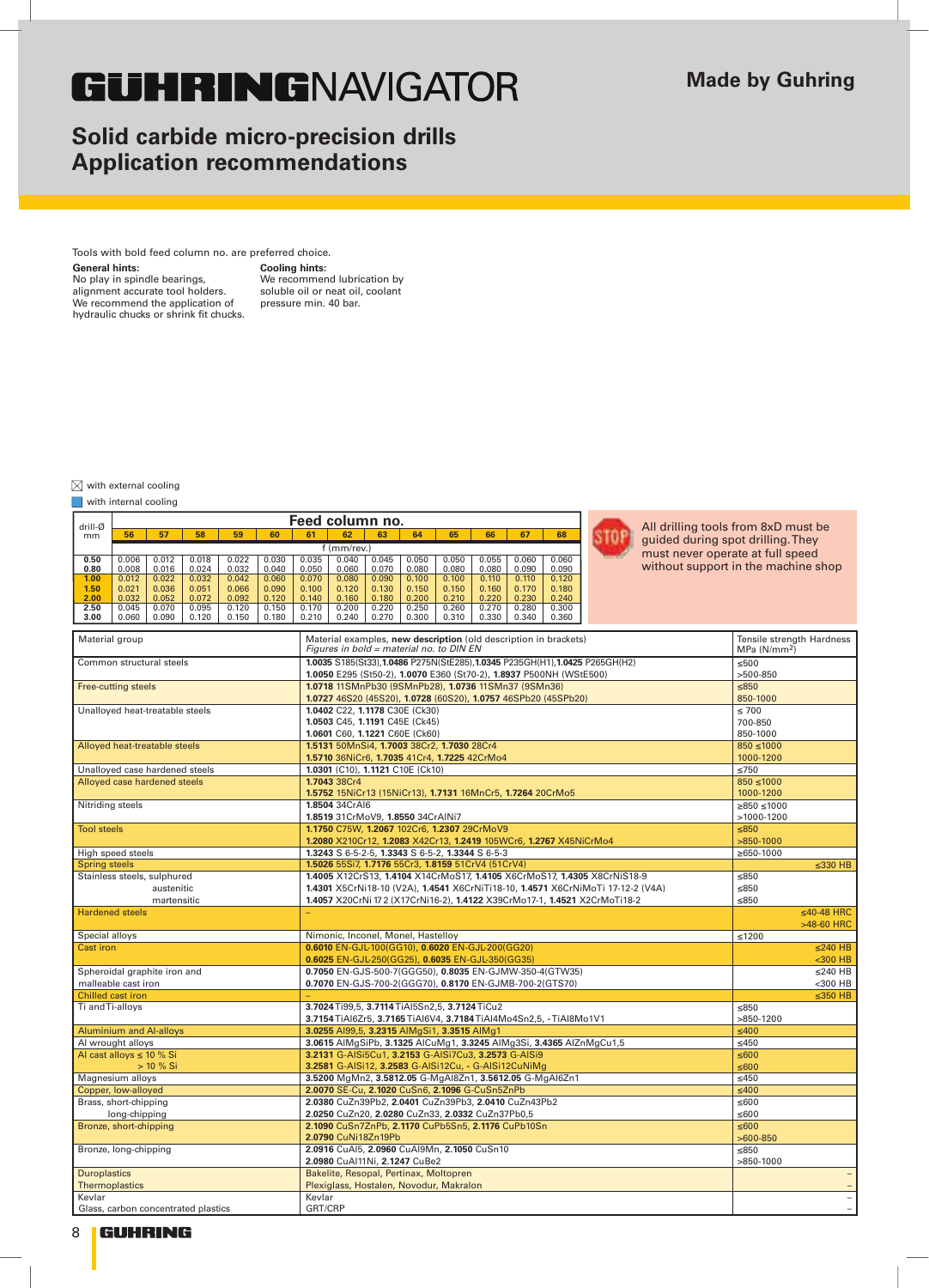| Tool material      |              | <b>Solid carbide</b>     |                       |                   | <b>Solid carbide</b> |
|--------------------|--------------|--------------------------|-----------------------|-------------------|----------------------|
| Surface finish     |              | Super A                  |                       |                   | Super A              |
| Cooling            |              | ⊠                        |                       |                   |                      |
| Drilling depth     | $\sim$ 4 x D | $\sim 7 \times \text{D}$ |                       | $\sim 8 \times D$ | $\sim 15$            |
| Guhring no.        | 6400         | 6401                     |                       | 6408              | 64                   |
|                    |              |                          |                       |                   |                      |
| $V_C$<br>m/min     |              | Feed column no.          | $V_C$<br>m/min        | Feed column no.   |                      |
| 90-120             | 64           | 62                       | 90-120                | 58                | 5                    |
| 90-110             | 64           | 62                       | 90-110                | 58                | 5                    |
| 90-120             | 64<br>63     | 62<br>61                 | 90-120<br>80-100      | 59<br>59          | 5<br>5               |
| 80-100<br>80-110   | 64           | 62                       | 80-110                | 58                | 5                    |
| 80-110             | 64           | 62                       | 80-110                | 58                | 5                    |
| 80-100             | 63           | 61                       | 80-100                | 58                | 5                    |
| 80-100             | 63           | 61                       | 80-100                | 58                | 5                    |
| 60-80              | 62           | 60                       | 60-80                 | 58<br>57          | 5<br>5               |
| 90-110<br>70-100   | 63<br>63     | 61<br>61                 | 90-110<br>70-100      | 58                | 5                    |
| 60-80              | 62           | 60                       | 60-80                 | 58                | 5                    |
| 60-80              | 62           | 60                       | 60-80                 | 57                | 5                    |
| 50-70              | 62           | 60                       | 50-70                 | 57                | 5                    |
| 40-60              | 62           | 60                       | 40-60                 | 58                | 5                    |
| 40-60              | 62           | 60                       | 40-60                 | 58                | 5                    |
| $40 - 60$<br>40-60 | 57           | 57                       | 40-60<br><i>40-60</i> | 57<br>57          | 5<br>5               |
| 30                 | ונ<br>57     | / כ<br>57                | 60-80                 | 57                | 5                    |
| 15                 | 56           | 56                       | 60                    | 56                | 5                    |
| 30                 | 57           | 57                       | 60-80                 | 57                | 5                    |
|                    |              |                          |                       |                   |                      |
| 10                 | 56           | 56                       | 25                    | 56                | 5                    |
| < 150              | 68           | 66                       | < 150                 | 60                | 6                    |
| < 140              | 68           | 66                       | < 140                 | 60                | 6                    |
| < 140              | 68           | 66                       | < 140                 | 60                | 6                    |
| < 130              | 67           | 65                       | < 130                 | 60                | 6                    |
|                    |              |                          | 35                    | 56                | 5                    |
| 15<br>15           | 56<br>56     | 56<br>56                 | 35                    | 56                | 5                    |
| 60-80              | 68           | 68                       | 60-80                 | 68                | $6\phantom{1}6$      |
| 60-80              | 68           | 68                       | 60-80                 | 68                | 6                    |
| 120-150            | 59           | 59                       | 120-150               | 59                | $\overline{5}$       |
| 120-150            | 59           | 59                       | 120-150               | 59                | 5                    |
|                    |              |                          |                       |                   |                      |
|                    |              |                          |                       |                   |                      |

## Super A  $\sim$  15 x D **6408 6412** 90-120 **58 58** 90-110 **58 58** 90-120 **59 59** 80-100 **59 59** 80-110 **58 58** 80-110 **58 58** 80-100 **58 58** 80-100 **58 58** 60-80 **58 58** 90-110 **57 57** 70-100 **58 58** 60-80 **58 58** 60-80 **57 57** 50-70 **57 57** 40-60 **58 58** 40-60 **58 58** 40-60 **57 57** 40-60 57 57 60-80 **57 57** 60 **56 56** 60-80 **57 57** 25 56 56 <150 **60 60** <140 **60 60** <140 **60 60** <130 **60 60** 35 56 56 35 | 56 | 56 60-80 68 68 60-80 68 68 120-150 59 59 120-150 59 59

### **Pilot drilling**

For the application of solid carbide micro-precision drills 15xD we recommend a pilot hole 1xD up to 2xD depth. For this pilot hole, the solid carbide micro-precision drill 4xD is optimally suitable. Its point angle and its diameter tolerance are perfectly adapted.



### **Centering**

In order to achieve full performance with solid carbide micro-precision drills from 8xD drilling depth, we recommend centering.

The ExclusiveLine solid carbide micro-precision drill up to 4xD, Guhring no. 6400, can be applied for this purpose. The centering diameter should be approximately  $2/3xD$ .



### **Filter quality**

When applying solid carbide micro-precision drills we recommend constant monitoring of the lubricant's filter quality due to the extremely small coolant duct diameters, for example with our check instrument CC 3000.

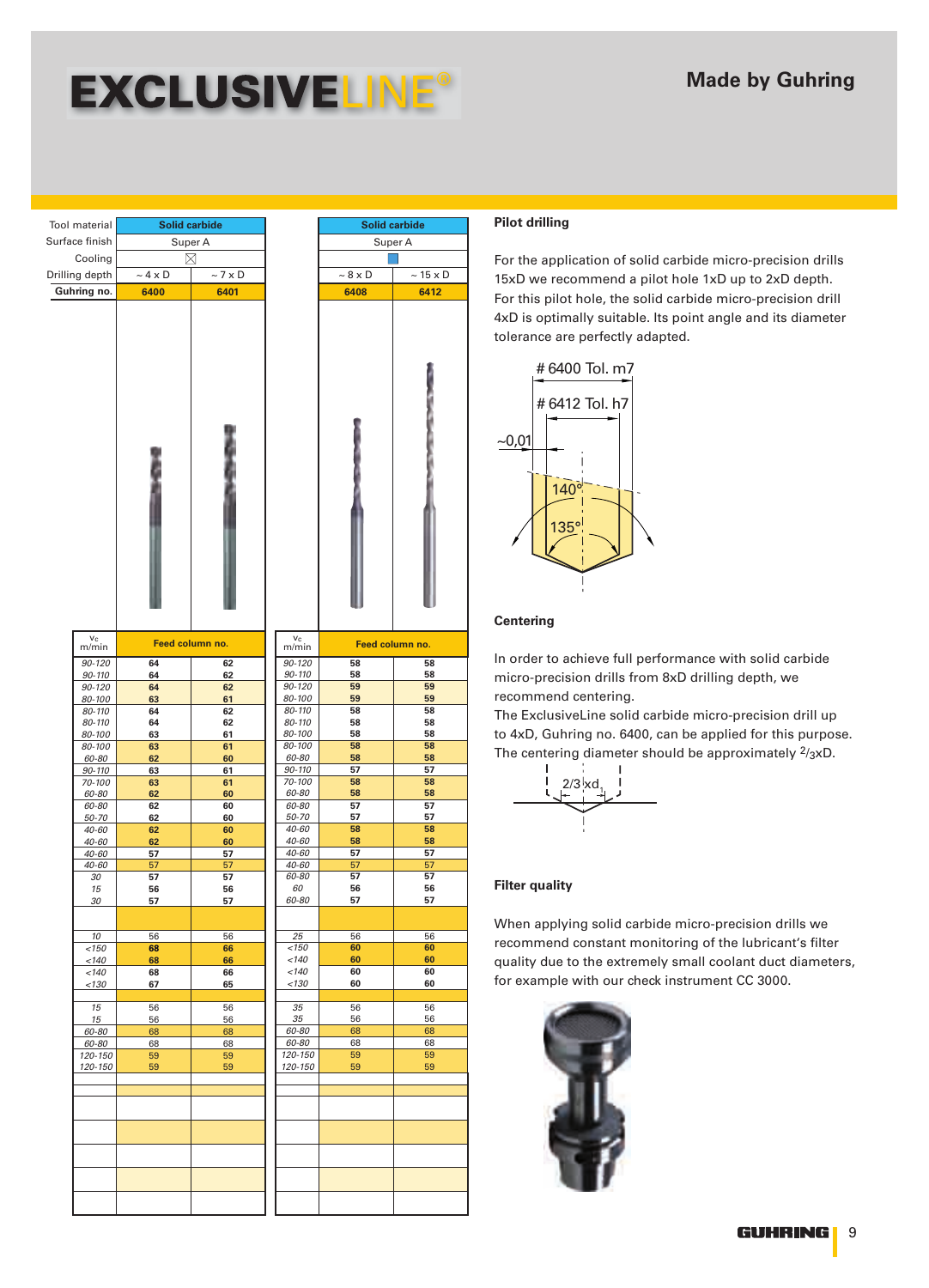## **Solid carbide micro-precision drills special tools questionnaire**





| Guhring OHG . Herderstrasse 50-54 . D-72458 Albstadt<br>Telephone: +49 743117-0 · www.guehring.de |                          |                                                                                                                                            |
|---------------------------------------------------------------------------------------------------|--------------------------|--------------------------------------------------------------------------------------------------------------------------------------------|
| <b>Order</b>                                                                                      |                          | <b>Inquiry</b><br>Contact for queries                                                                                                      |
| Name/customer no. if available                                                                    |                          | Order no.<br>New customer                                                                                                                  |
| Street no.                                                                                        |                          | Town/post code                                                                                                                             |
| Telephone                                                                                         |                          | Fax                                                                                                                                        |
| Date                                                                                              |                          | Signature                                                                                                                                  |
| <b>Quantity</b>                                                                                   |                          |                                                                                                                                            |
| <b>Dimensions</b>                                                                                 | $\bigg. \bigg. \bigg.$   | $\sqrt{1}$<br>$\circ$<br>$dg$ h $6 =$<br>Tol<br>h7<br>$d_1$ =<br>m <sub>7</sub><br>$12 =$<br>$11 =$                                        |
| <b>Step</b>                                                                                       |                          | Tol<br>h7<br>$d_2 =$<br>m <sub>7</sub><br>Tol<br> h7<br>$d_1 =$<br>f<br>m <sub>7</sub><br>$\triangleleft$ 2 =<br>$\frac{13}{1}$<br>$\circ$ |
| <b>Machining</b>                                                                                  |                          | Step hole<br>Drilling and countersinking                                                                                                   |
| <b>Shank form</b>                                                                                 | $\vert$ $\rangle$        | HE<br>HA                                                                                                                                   |
| <b>Internal cooling</b>                                                                           |                          | <b>No</b><br>Yes                                                                                                                           |
| <b>Coating</b>                                                                                    | $\overline{\phantom{0}}$ | bright<br><b>SuperA</b>                                                                                                                    |
| 10   GUHRING                                                                                      |                          |                                                                                                                                            |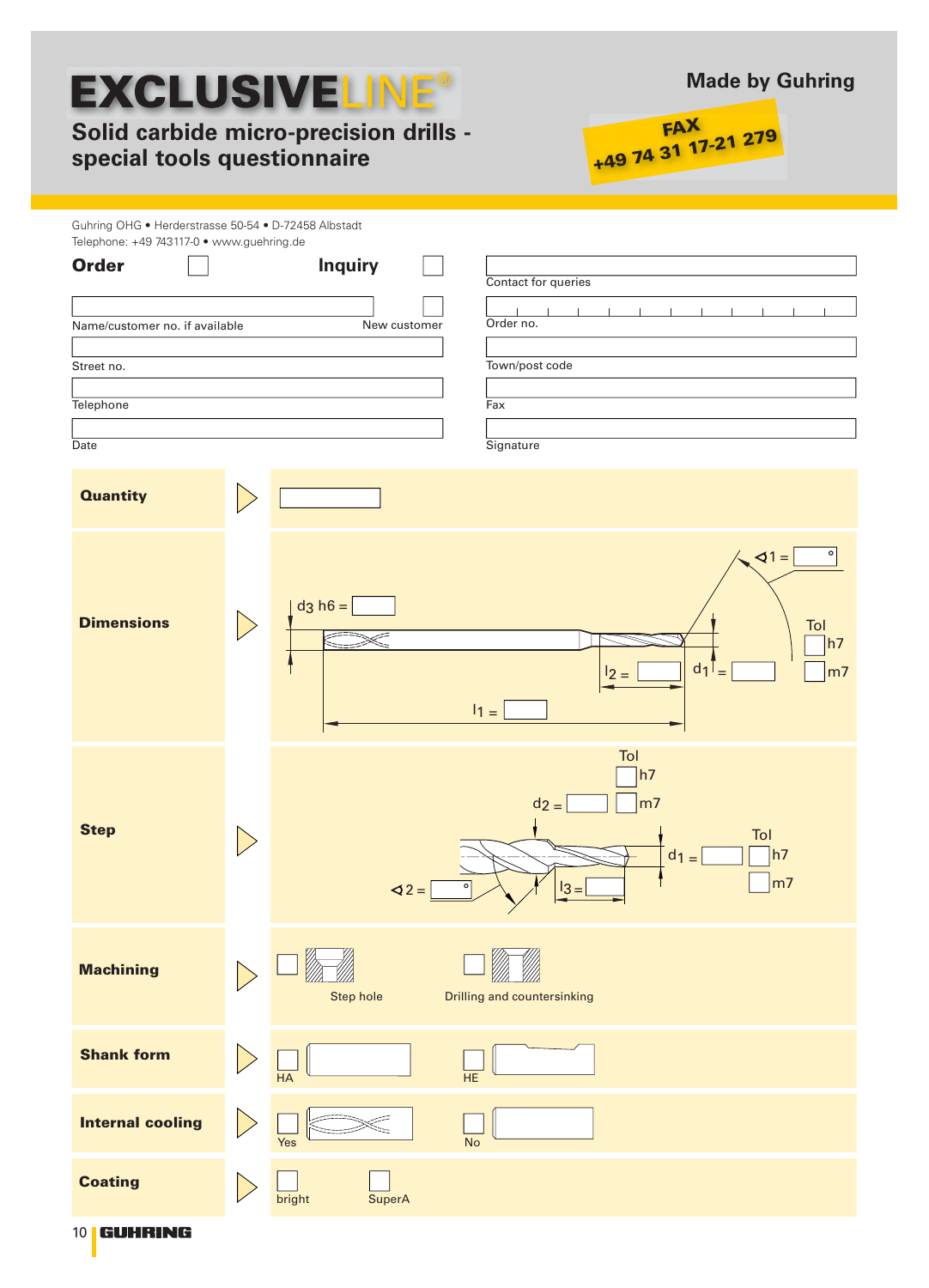## **High-tech tools for especially demanding machining tasks**

### **RT 100 R - The specialist for the machining of cast materials**

Specialist for the machining of cast materials with patented radius point geometry. Especially suitable for CGI and ADI: Available as standard drills for drilling depths 5xD and 7xD with internal cooling and FIRE-coating in the ExclusiveLine range.

We also produce RT 100 R with steps and in intermediate sizes according to your requirements as special solutions.

**RT 100 R**

RT 100 T spiral-flute extra length drills provide highest economic efficiency for the production of deep holes up to 40xD in steels. In the standard range they are available in the diameter range from 3 to maximum 14 mm for the drilling depths 15xD, 20xD, 25xD, 30xD and 40xD.

Intermediate sizes up to 30xD or maximum 400 mm total length as well as designs optimised for MQL machining are available as special solutions.

**RT 100** 

**HR 500** 

### **RT 100 T - For deep holes in steels HR 500 - Reaming higher than cermet performance level**

Solid carbide HPC reamers provide cermet performance level but without the disadvantages of cermet. HR 500 D are designed for through holes whilst HR 500 S are available for blind holes both included in Guhring's ExclusiveLine range. They enable first machining of nearly all materials from soft steels up to high tensile alloy steels at the highest possible cutting rates - often in conditions where interrupted cutting or lack of rigidity is present.

In addition to the standard range from 4 to 20 mm diameter, we produce intermediate sizes of HR 500 D and HR 500 S solid carbide HPC reamers as special tools on request.